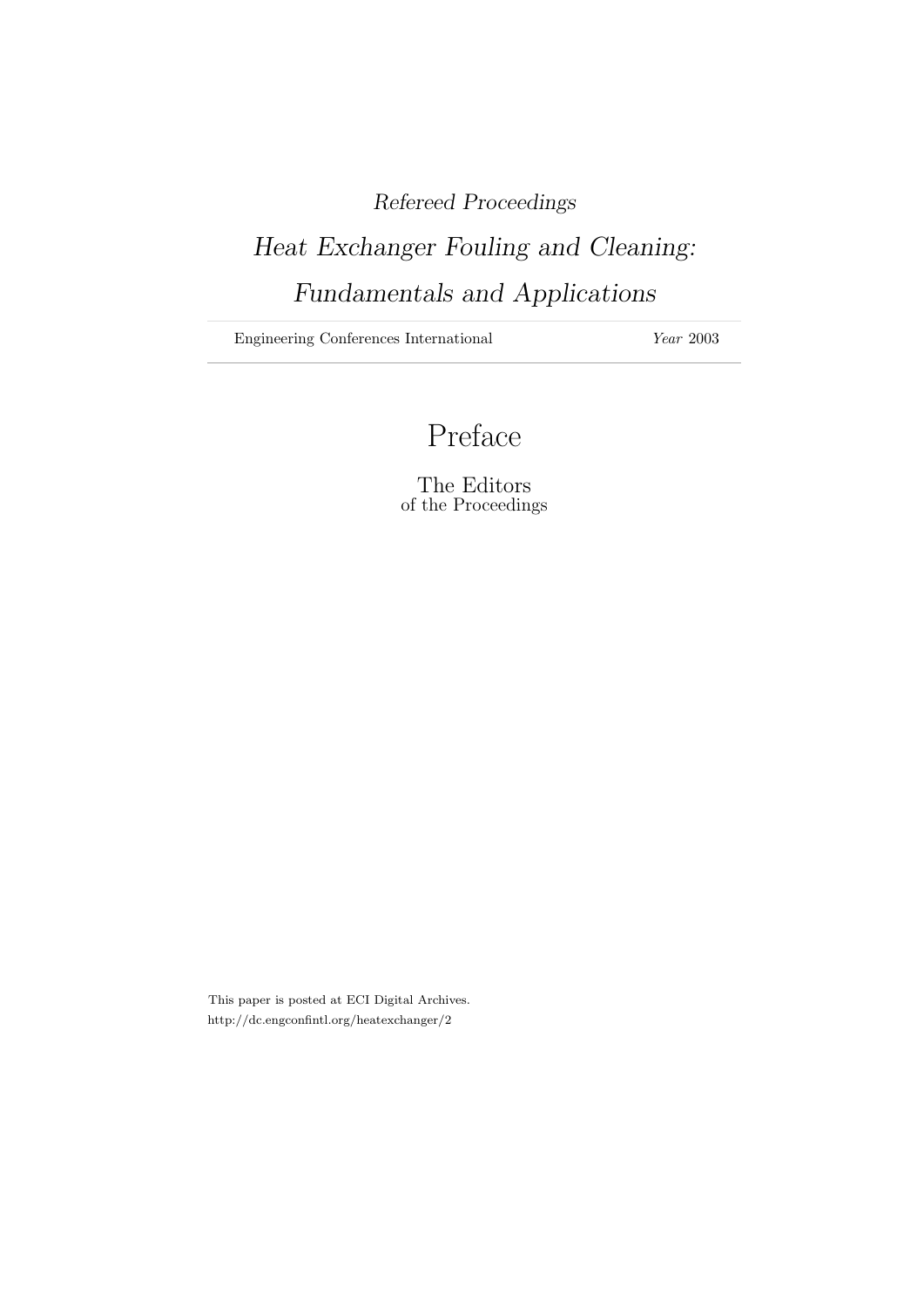### **HEAT EXCHANGER FOULING AND CLEANING** *- FUNDAMENTALS AND APPLICATIONS -*

#### **PREFACE**

The formation of deposits on the heat transfer surfaces (fouling), and the associated decrease in thermal and hydraulic performance, is probably the main problem in the design and operation of most industrial heat exchangers. Well-proven codes and correlations are now available for standard heat exchanger design and computational fluid dynamics simulation can be performed for complex, single-phase flow conditions. Nevertheless, all these sophisticated calculations are off-set by the need to add crudely estimated fouling resistances (less accurately termed *fouling factors*), which may increase the heat transfer surface calculated for clean conditions by 20-200%. Even worse is the situation for the prediction of pressure drop. Even though more heat exchangers are taken out of operation due to an excessive, fouling-related increase in flow restriction, there is basically no information about the potential effects of deposits on pressure drop.

On-line and off-line fouling mitigation methods have been developed over the past 30 years, using chemical and physical means of fouling reduction. Most of these techniques are well-proven and have found their way into regular plant operation, while some are still speculative and/or not well-understood. Nevertheless, regular plant shut-down and cleaning is still required for the majority of cases, where even minor deposits can not be tolerated for hygienic or operational reasons. Chemical and mechanical removal of deposits is even less understood than the deposition process itself. Hence, the concentration of cleaning agents and the cleaning time are mainly based on operational experience and far from optimal.

To improve and disseminate the knowledge about heat exchanger fouling problems, a two-yearly series of conferences has been initiated by United Engineering Conferences (now Engineering Conferences International) in 1995. It is the aim of these conferences to provide a forum where industrialists and academics can discuss their experience and results with deposit formation in various applications. As a result of the very interdisciplinary nature of fouling, topics covered in these conferences span from fundamental chemistry and physics, through materials, chemical and mechanical engineering, to plant operating and maintenance experience.

The 5<sup>th</sup> conference of this series took place from 18-22, May 2003 in Santa Fe, USA. The title of this conference was *Heat Exchanger Fouling and Cleaning - Fundamentals and Applications.* 47 participants from 12 countries presented 45 papers, including 3 invited keynote lectures. The following papers have been presented by the authors in Santa Fe and have been recommended for publication in the conference proceedings after a careful refereeing and revising process. The next Engineering Conferences International meeting on heat exchanger fouling will be held in Irsee/Germany, June 5-10, 2005.